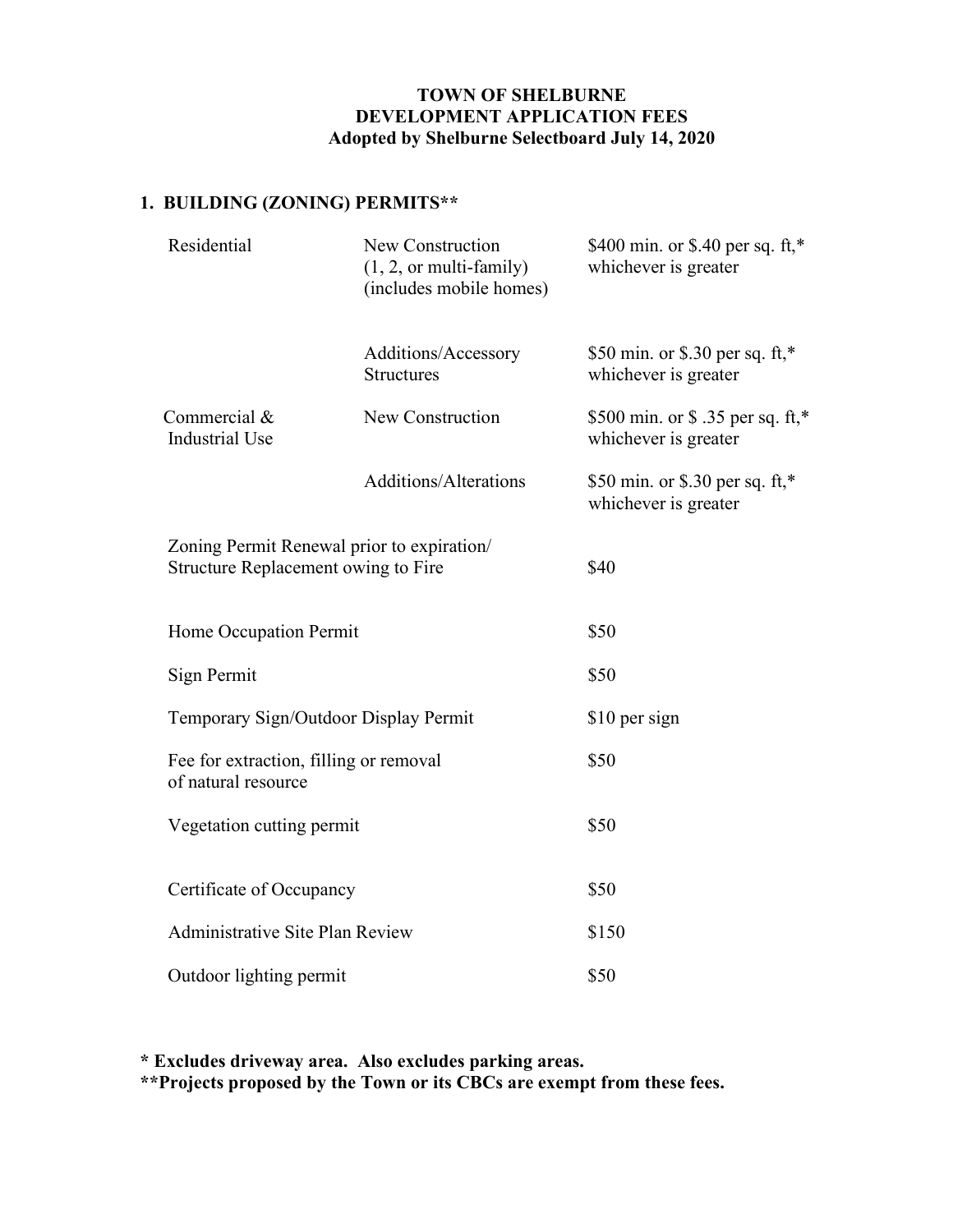# 2. DEVELOPMENT REVIEW BOARD/PLANNING COMMISSION\*\*

| Variance or Appeal Hearing                                               | \$200, plus 3 <sup>rd</sup> party review fees                                                                                                                                                                                      |
|--------------------------------------------------------------------------|------------------------------------------------------------------------------------------------------------------------------------------------------------------------------------------------------------------------------------|
| Sketch Plan review                                                       | \$200, plus \$25 per developed<br>lot or unit                                                                                                                                                                                      |
| Minor Subdivision - Final Plan                                           | \$400, plus \$50 per developed lot or unit,<br>plus $3rd$ party review fees                                                                                                                                                        |
| Major Subdivision – Preliminary Plan                                     | \$500, plus \$50 per developed lot or unit,<br>plus 3 <sup>rd</sup> party review fees                                                                                                                                              |
| Major Subdivision – Final Plan or Form Based<br>Zoning (FBZ) review      | \$400, plus \$50 per developed lot or unit,<br>plus 3 <sup>rd</sup> party review fees                                                                                                                                              |
| <b>Planned Unit Developments</b>                                         | Per Subdivision and Applicable<br><b>Conditional Use Charges</b>                                                                                                                                                                   |
| Amendment to existing subdivision<br>or Boundary                         | \$300, plus 3 <sup>rd</sup> party review<br>fees                                                                                                                                                                                   |
| Amendment to existing PRD or PUD or<br>Form Based Zoning (FBZ) review    | \$400, plus \$50 per residential lot or unit<br>plus \$50 per commercial lot or unit, plus<br>3 <sup>rd</sup> party review fees                                                                                                    |
| Conditional Use and/or Site Plan Review                                  | \$300, plus $3rd$ party review fees                                                                                                                                                                                                |
| Design Review, including request<br>for demolition of historic structure | \$30                                                                                                                                                                                                                               |
| Engineering review and inspection<br>(construction phase)                | Fees to be paid by applicant                                                                                                                                                                                                       |
| Petitioned or requested amendments to<br>Town Plan or Zoning Bylaws      | \$50, plus legal ad cost for Planning<br>Commission and Selectboard<br>hearings plus \$265 if request is<br>for a zone change that requires<br>preparation of impact statement pursuant<br>to 24 VSA, section 4441 (c) or 4384 (c) |

\*\*Projects proposed by the Town or its CBCs are exempt from these fees.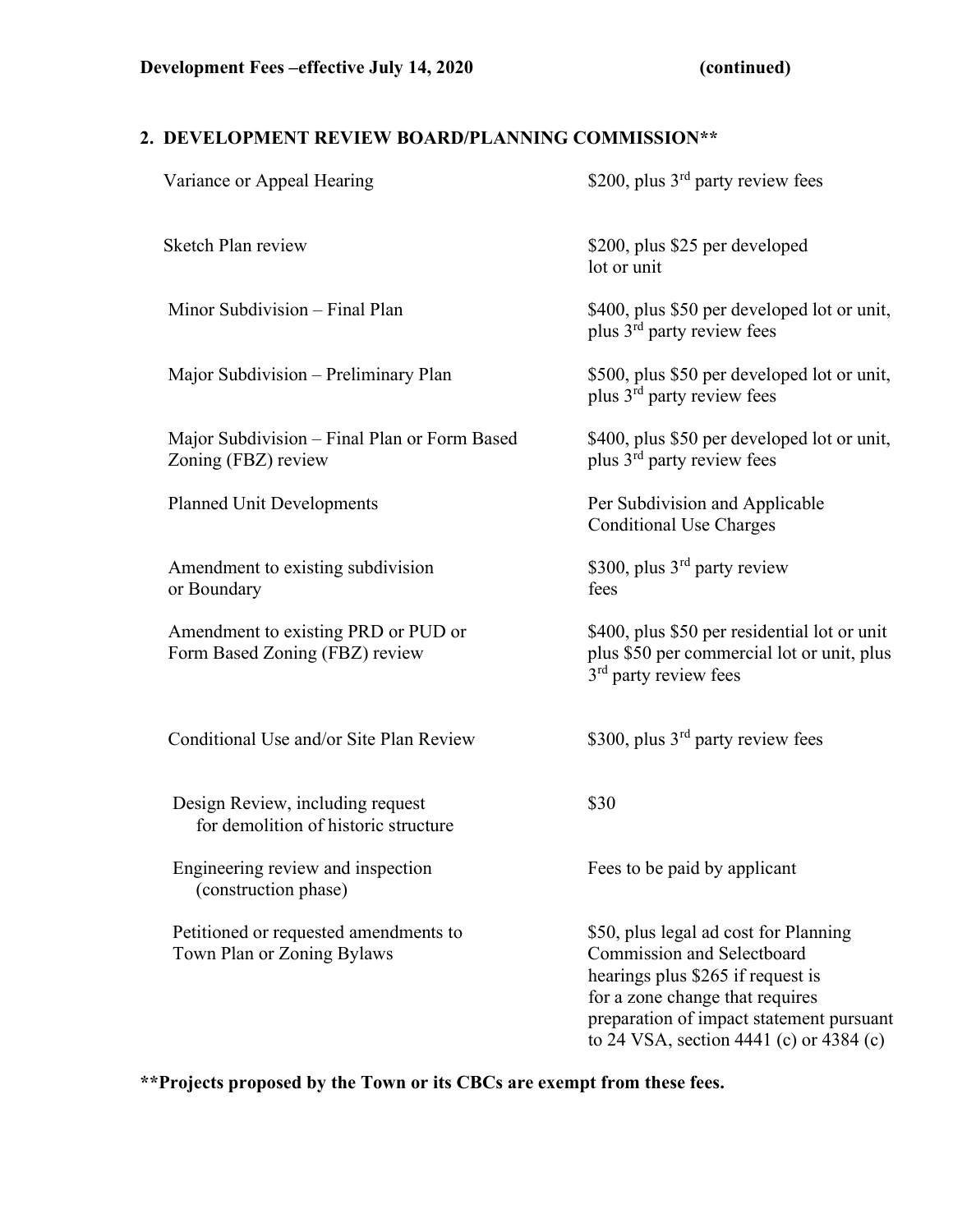### 3. WATER (Reflects water connection fees set 9/9/2019)

| <b>Residential Connection Fee:</b>                           |                                                    |
|--------------------------------------------------------------|----------------------------------------------------|
| a. Single Family Dwelling                                    | \$1500.00 includes one $5/8$ "x $3/4$ " meter*     |
| b. Multi-Family Dwelling (with multiple meters)<br>meter*    | \$1500.00 per meter, includes one $5/8$ "x $3/4$ " |
| c. Multi-Family Dwelling (with one meter)<br>plus meter fee* | $$1500.00 + $1.66$ x allocated gallons per day     |
| 2. Commercial Connection Fee:                                |                                                    |
| a. Single Commercial Unit                                    | \$2000.00 includes one $5/8$ "x $3/8$ " meter*     |
| b. Multi-Commercial (with multiple meters)<br>meter*         | \$2000.00 per meter, includes one $5/8$ "x $3/4$ " |
| c. Multi-Commercial (with one meter)<br>plus meter fee*      | $$2000.00 + $1.66$ x allocated gallons per day     |
| <b>Water Allocation Fee</b>                                  | \$1.66 per allocated gallons per day               |
| Spear Street Service area Reserve Capacity Fee               | \$3.00 per allocated gallons per day               |

\* Meters larger than 5/8"x3/4" will be assessed on a case by case basis

## 4. SEWER

| Aid-in Expansion Fee                                           | $$16.31$ per gallon/day |
|----------------------------------------------------------------|-------------------------|
| (Residential uses typically 210 gallons per day or \$3,425.10) |                         |

| Inspection fee: | Residential            | \$50 |
|-----------------|------------------------|------|
|                 | Commercial, Industrial | \$75 |

## 5. IMPACT FEES\*\*

| <b>Recreation Impact Fee:</b>    | Single-Family Dwelling                          | $$1,864 +$                    |
|----------------------------------|-------------------------------------------------|-------------------------------|
|                                  | Multi-Family Dwelling                           | $$1,017$ /unit +              |
| <b>CVU Expansion Impact Fee:</b> | Single-Family Dwelling<br>Multi-Family Dwelling | $\$3,015+$<br>$$1,044/unit +$ |

# + Reduced by the amount of any credit established in the Town of Shelburne Impact Fee Ordinance.

\*\*Projects proposed by the Town or its CBCs are exempt from these fees.